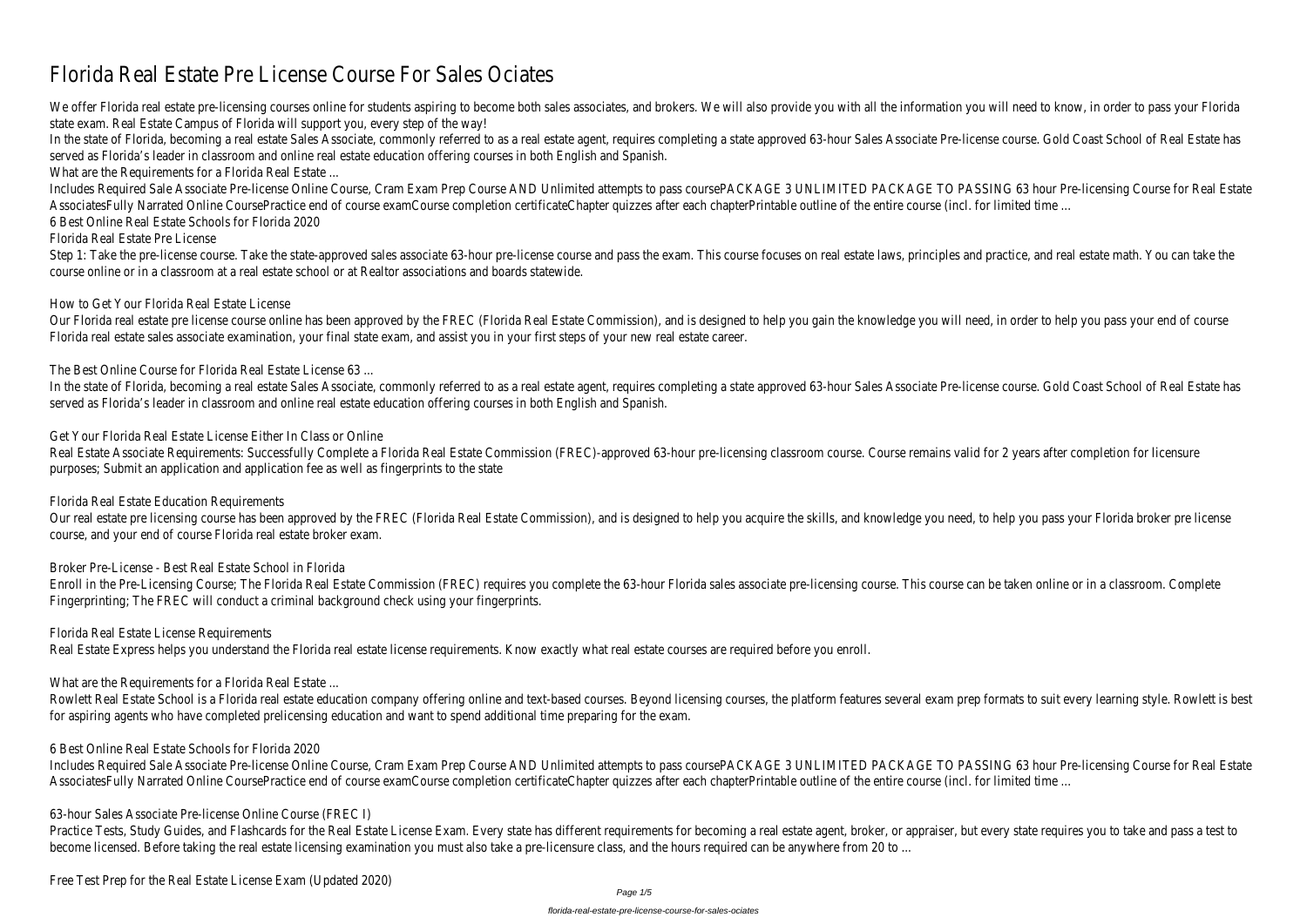Use our free Real Estate practice exams (updated for 2020) to pass the Real Estate License Exam - an assessment taken by candidates who wish to become a Real Estate Agent or Broker.Real Estate Agents work to advise home buyers and sellers on market conditions, real estate prices, mortgages, and how to best present their homes in order to sell at the best price.

Free Real Estate Practice Exams (2020 Update) [500+ Questions]

We offer Florida real estate pre-licensing courses online for students aspiring to become both sales associates, and brokers. We will also provide you with all the information you will need to know, in order to pass your F state exam. Real Estate Campus of Florida will support you, every step of the way!

This affordable package will fulfill all your FREC requirements to get your real estate license. Our courses will also prepare you to pass the FREC license exam on the FIRST attempt. This package includes the following courses: Florida Sale Pre-License; Real Estate Math; Course Content Provider: 360 Training (#ZH1002174)

Florida Real Estate Pre-License | License Classroom

This brand new 63 hour pre-licensing course includes everything you need to satisfy Florida's pre-license education requirements, as well including the most up to date information on laws and rules available in a pre-licen course. Don't settle for an over-priced and out of date class from a different real estate school.

### Real Estate Campus of Florida

Prior to sitting for the state exam you must show proof of course completion of Florida approved 63 hour pre-license education for sales associates. Our course includes everything you need in order to pass the official lic exam as well as lots of helpful information to help you get your new career started right.

Maria joined Prolicense in 2017 and is the Director of Real Estate Education. She teaches and writes Real Estate continuing education and pre-license courses and brings extensive experience to the learners. Her goal is to present you with the most comprehensive course available in Florida.

Florida Real Estate License Course | Online Class ...

Real Estate Express is the leading online school for aspiring Florida real estate licensing education. Enroll today and start your real estate career!

Florida Real Estate License School | Real Estate Express

Florida Real Estate Sales Associate Pre-License Course ...

Florida Real Estate License School | AYPORealEstate

To earn your real estate license in Florida, you need to complete 63 hours of pre-license education approved by the Florida Real Estate Commission (FREC), then pass your state licensing exam. As an FREC-approved online course provider, we devised our Premium Package to position you for success in your new career.

Florida Pre-License Course with Exam Prep | AgentCampus

Florida Real Estate Broker License Requirements. 18 years of age. High school diploma or equivalent. 63 credit hours of pre-license courses. Arrest and police history must be provided, plus recent fingerprints.

*Real Estate Express is the leading online school for aspiring Florida real estate licensing education. Enroll today and start your real estate career!*

*Free Test Prep for the Real Estate License Exam (Updated 2020)*

*The Best Online Course for Florida Real Estate License 63 ...*

*Practice Tests, Study Guides, and Flashcards for the Real Estate License Exam. Every state has different requirements for becoming a real estate agent, broker, or appraiser, but every state requires you to take and pass a test to become licensed. Before taking the real estate licensing examination you must also take a pre-licensure class, and the hours required can be anywhere from 20 to ... Step 1: Take the pre-license course. Take the state-approved sales associate 63-hour pre-license course and pass the exam. This course focuses on real estate laws, principles and practice, and real estate math. You can take the course online or in a classroom at a real estate school or at Realtor associations and boards statewide.*

# **Real Estate Campus of Florida**

**63-hour Sales Associate Pre-license Online Course (FREC I)**

**Our real estate pre licensing course has been approved by the FREC (Florida Real Estate Commission), and is designed to help you acquire the skills, and knowledge you need, to help you pass your Florida broker pre license course, and your end of course Florida real estate broker exam.**

**Get Your Florida Real Estate License Either In Class or Online**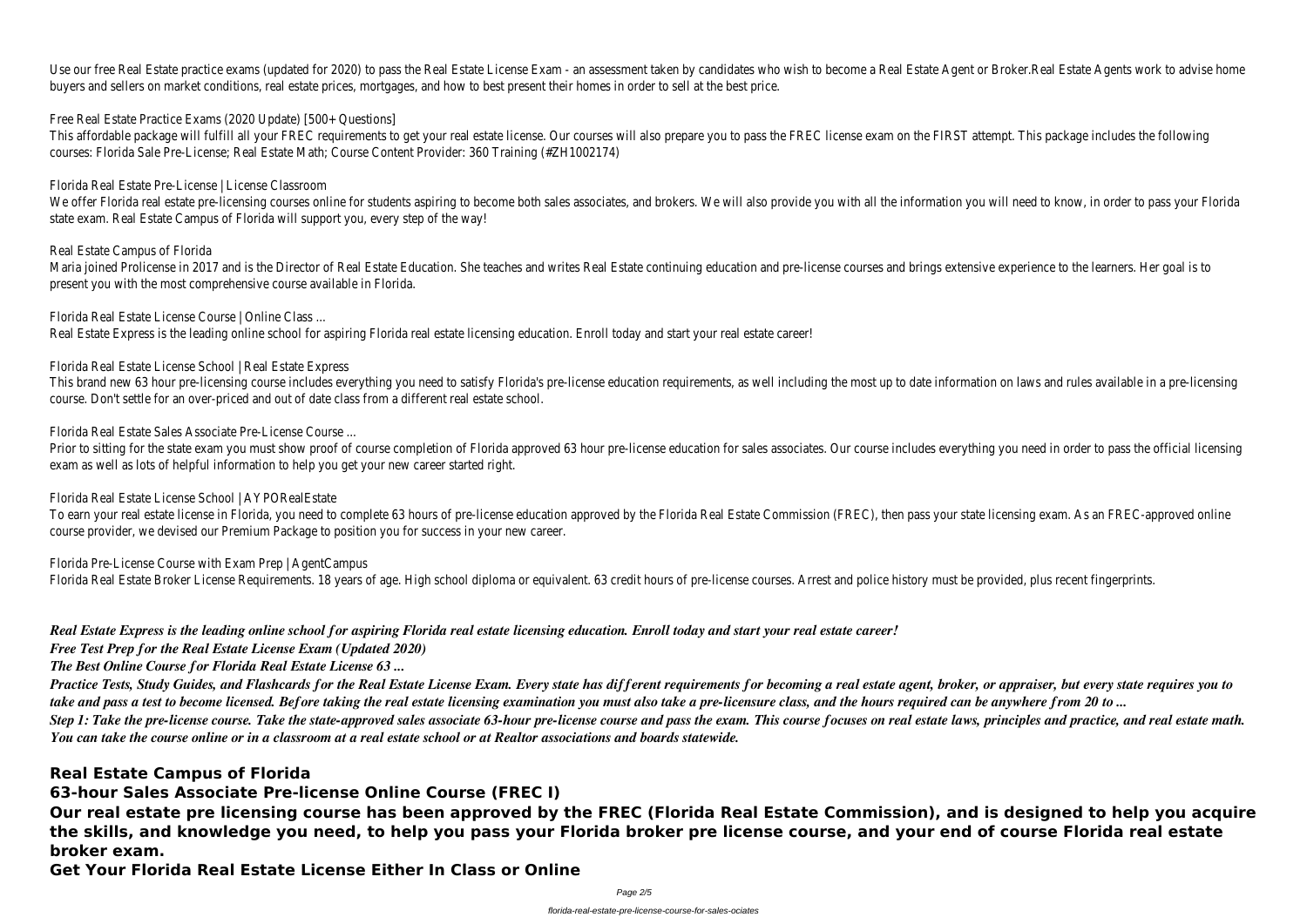# **Florida Real Estate Sales Associate Pre-License Course ...**

*Florida Real Estate Education Requirements*

*Florida Pre-License Course with Exam Prep | AgentCampus*

This affordable package will fulfill all your FREC requirements to get your real estate license. Our courses will also prepare you to pass the FREC license exam on the FIRST attempt. This package includes the following *courses: Florida Sale Pre-License; Real Estate Math; Course Content Provider: 360 Training (#ZH1002174) Broker Pre-License - Best Real Estate School in Florida*

*Rowlett Real Estate School is a Florida real estate education company offering online and text-based courses. Beyond licensing courses, the platform features several exam prep formats to suit every learning style. Rowlett is best for aspiring agents who have completed prelicensing education and want to spend additional time preparing for the exam. Florida Real Estate Broker License Requirements. 18 years of age. High school diploma or equivalent. 63 credit hours of pre-license courses. Arrest and police history must be provided, plus recent fingerprints.*

Step 1: Take the pre-license course. Take the state-approved sales associate 63-hour pre-license course and pass the exam. This course focuses on real estate laws, principles and practice, and real estate math. You can take the course online or in a classroom at a real estate school or at Realtor associations and boards statewide.

*Free Real Estate Practice Exams (2020 Update) [500+ Questions]*

*Florida Real Estate License Course | Online Class ...*

In the state of Florida, becoming a real estate Sales Associate, commonly referred to as a real estate agent, requires completing a state approved 63-hour Sales Associate Pre-license course. Gold Coast School of Real Estate has served as Florida's leader in classroom and online real estate education offering courses in both English and Spanish.

*Florida Real Estate License School | Real Estate Express*

This brand new 63 hour pre-licensing course includes everything you need to satisfy Florida's pre-license education requirements, as well including the most up to date information on laws and rules available in a pre-licensing course. Don't settle for an over-priced and out of date class from a different real estate school.

#### **Florida Real Estate Pre License**

#### **How to Get Your Florida Real Estate License**

Our Florida real estate pre license course online has been approved by the FREC (Florida Real Estate Commission), and is designed to help you gain the knowledge you will need, in order to help you pass your end of course Florida real estate sales associate examination, your final state exam, and assist you in your first steps of your new real estate career.

#### **The Best Online Course for Florida Real Estate License 63 ...**

#### **Get Your Florida Real Estate License Either In Class or Online**

Real Estate Associate Requirements: Successfully Complete a Florida Real Estate Commission (FREC)-approved 63-hour pre-licensing classroom course. Course remains valid for 2 years after completion for licensure purposes; Submit an application and application fee as well as fingerprints to the state

#### **Florida Real Estate Education Requirements**

Our real estate pre licensing course has been approved by the FREC (Florida Real Estate Commission), and is designed to help you acquire the skills, and knowledge you need, to help you pass your Florida broker pre license course, and your end of course Florida real estate broker exam.

#### **Broker Pre-License - Best Real Estate School in Florida**

Enroll in the Pre-Licensing Course; The Florida Real Estate Commission (FREC) requires you complete the 63-hour Florida sales associate pre-licensing course. This course can be taken online or in a classroom. Complete Fingerprinting; The FREC will conduct a criminal background check using your fingerprints.

#### **Florida Real Estate License Requirements**

Real Estate Express helps you understand the Florida real estate license requirements. Know exactly what real estate courses are required before you enroll.

**What are the Requirements for a Florida Real Estate ...**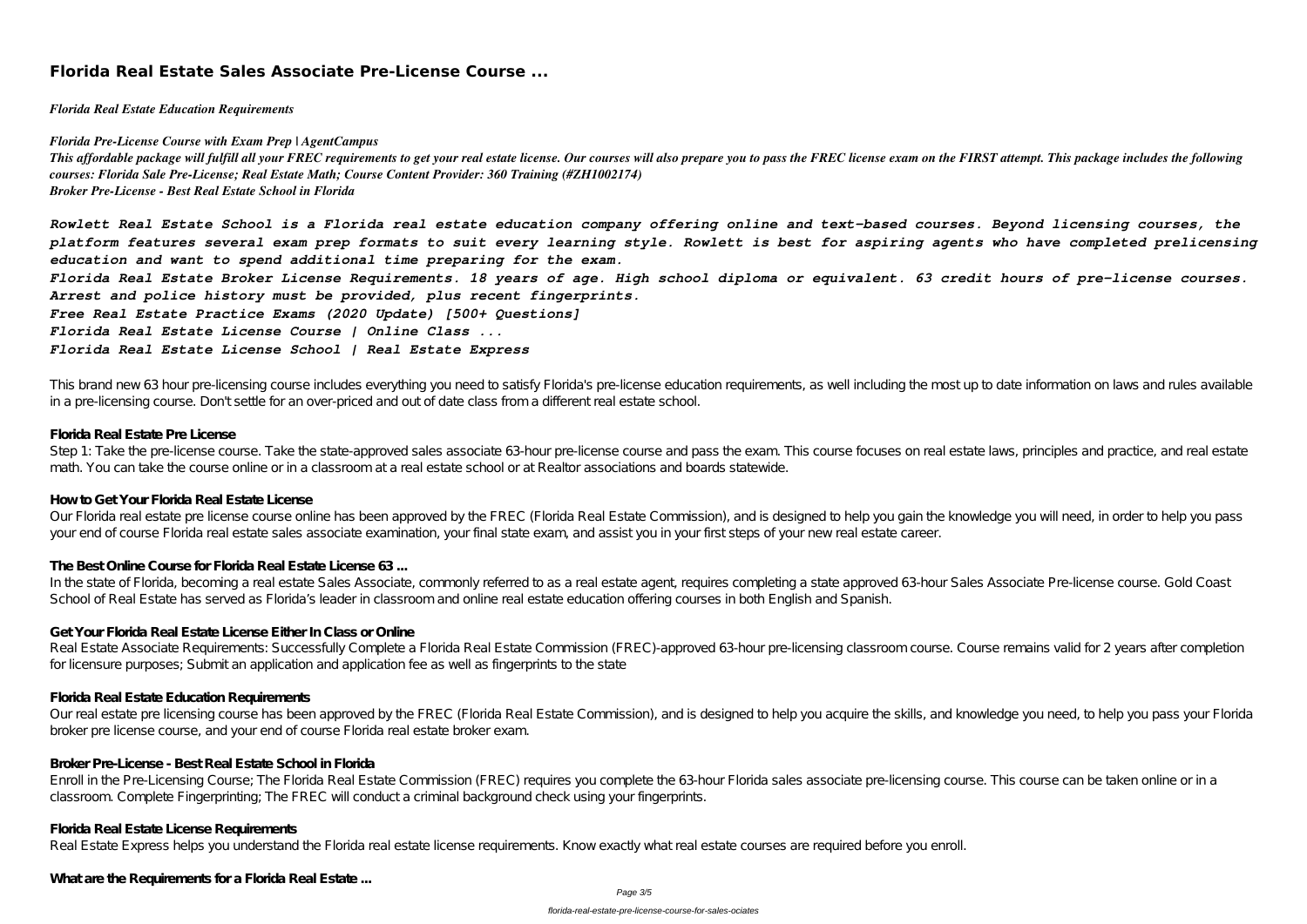Rowlett Real Estate School is a Florida real estate education company offering online and text-based courses. Beyond licensing courses, the platform features several exam prep formats to suit every learning style. Rowlett is best for aspiring agents who have completed prelicensing education and want to spend additional time preparing for the exam.

#### **6 Best Online Real Estate Schools for Florida 2020**

Includes Required Sale Associate Pre-license Online Course, Cram Exam Prep Course AND Unlimited attempts to pass coursePACKAGE 3 UNLIMITED PACKAGE TO PASSING 63 hour Pre-licensing Course for Real Estate AssociatesFully Narrated Online CoursePractice end of course examCourse completion certificateChapter quizzes after each chapterPrintable outline of the entire course (incl. for limited time ...

### **63-hour Sales Associate Pre-license Online Course (FREC I)**

Practice Tests, Study Guides, and Flashcards for the Real Estate License Exam. Every state has different requirements for becoming a real estate agent, broker, or appraiser, but every state requires you to take and pass a test to become licensed. Before taking the real estate licensing examination you must also take a pre-licensure class, and the hours required can be anywhere from 20 to ...

Use our free Real Estate practice exams (updated for 2020) to pass the Real Estate License Exam - an assessment taken by candidates who wish to become a Real Estate Agent or Broker.Real Estate Agents work to advise home buyers and sellers on market conditions, real estate prices, mortgages, and how to best present their homes in order to sell at the best price.

We offer Florida real estate pre-licensing courses online for students aspiring to become both sales associates, and brokers. We will also provide you with all the information you will need to know, in order to pass your Florida state exam. Real Estate Campus of Florida will support you, every step of the way!

### **Free Test Prep for the Real Estate License Exam (Updated 2020)**

### **Free Real Estate Practice Exams (2020 Update) [500+ Questions]**

Prior to sitting for the state exam you must show proof of course completion of Florida approved 63 hour pre-license education for sales associates. Our course includes everything you need in order to pass the official licensing exam as well as lots of helpful information to help you get your new career started right.

This affordable package will fulfill all your FREC requirements to get your real estate license. Our courses will also prepare you to pass the FREC license exam on the FIRST attempt. This package includes the following courses: Florida Sale Pre-License; Real Estate Math; Course Content Provider: 360 Training (#ZH1002174)

Florida Real Estate Broker License Requirements. 18 years of age. High school diploma or equivalent. 63 credit hours of pre-license courses. Arrest and police history must be provided, plus recent fingerprints.

### **Florida Real Estate Pre-License | License Classroom**

#### **Real Estate Campus of Florida**

Maria joined Prolicense in 2017 and is the Director of Real Estate Education. She teaches and writes Real Estate continuing education and pre-license courses and brings extensive experience to the learners. Her goal is to present you with the most comprehensive course available in Florida.

### **Florida Real Estate License Course | Online Class ...**

Real Estate Express is the leading online school for aspiring Florida real estate licensing education. Enroll today and start your real estate career!

### **Florida Real Estate License School | Real Estate Express**

This brand new 63 hour pre-licensing course includes everything you need to satisfy Florida's pre-license education requirements, as well including the most up to date information on laws and rules available in a pre-licensing course. Don't settle for an over-priced and out of date class from a different real estate school.

#### **Florida Real Estate Sales Associate Pre-License Course ...**

#### **Florida Real Estate License School | AYPORealEstate**

To earn your real estate license in Florida, you need to complete 63 hours of pre-license education approved by the Florida Real Estate Commission (FREC), then pass your state licensing exam. As an FREC-approved online course provider, we devised our Premium Package to position you for success in your new career.

#### **Florida Pre-License Course with Exam Prep | AgentCampus**

Real Estate Express helps you understand the Florida real estate license requirements. Know exactly what real estate courses are required before you enroll. Maria joined Prolicense in 2017 and is the Director of Real Estate Education. She teaches and writes Real Estate continuing education and pre-license courses and brings extensive experience to the

Page 4/5